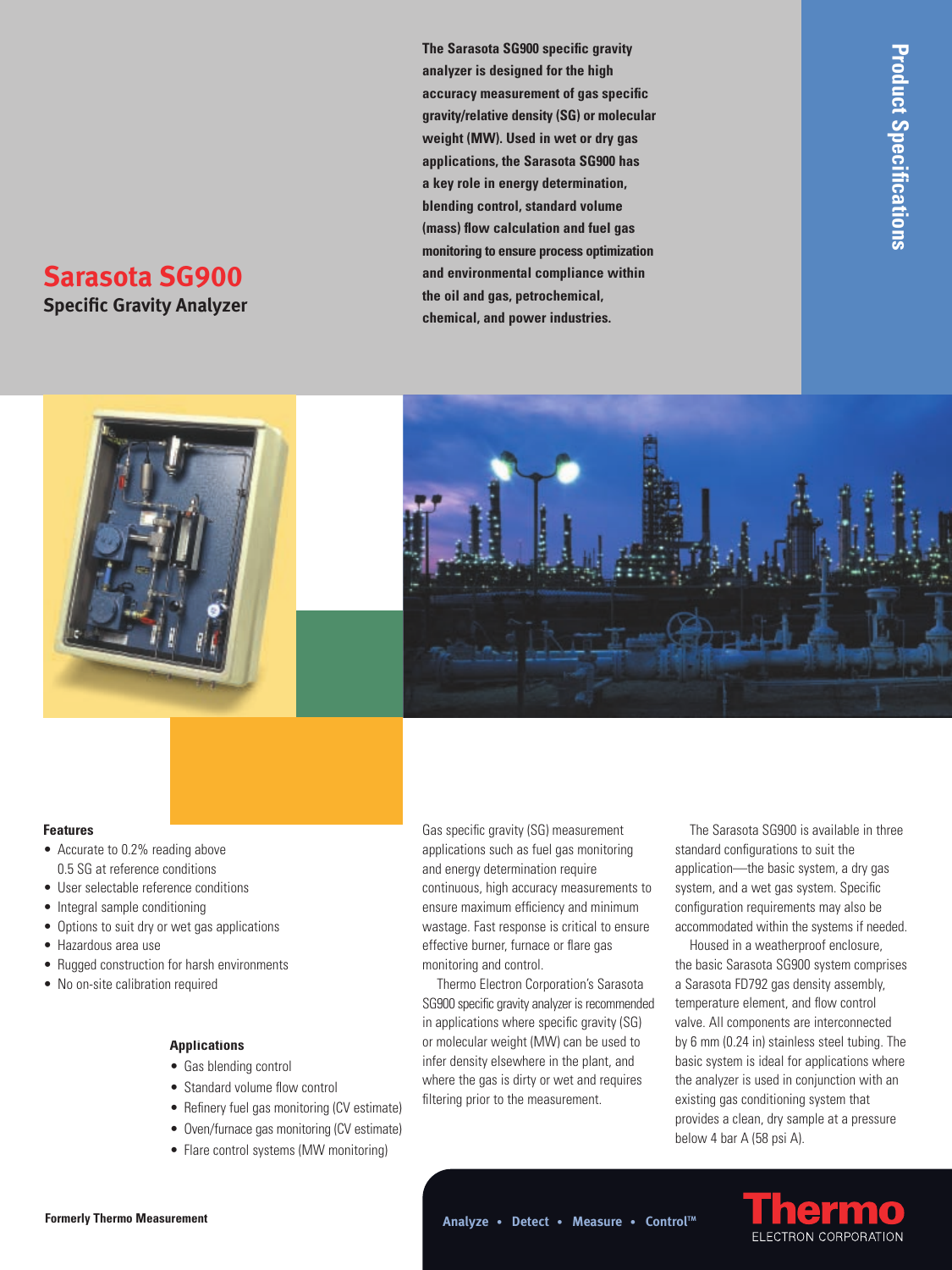In applications where the gas is always above its dew point, but the sample is not filtered and the pressure not controlled, a specific 'dry gas' configuration is available. This is similar to the basic system, but with an inlet pressure regulator, particulate filter, safety vent, calibration point, sample flowmeter, flow control needle valve, and isolation valves.

Gas streams with a possibility of significant moisture content require the 'wet gas' system which is based on the dry gas system but with the addition of a coalescing filter and auto drain.

To maintain the measurement system above the gas dew point and to give additional repeatability, an optional steam or electric heater may be mounted within the enclosure.

Signal outputs from the transducers may be fed to a Sarasota CM200 control room mounted density converter. Alternatively, the Sarasota HME900 field mounted density converter option provides a direct HART® compatible output.

Designed for use within harsh environments, the Sarasota SG900 requires minimal maintenance. Whilst regular checks on component parts are recommended, the frequency of maintenance depends upon the operating conditions.





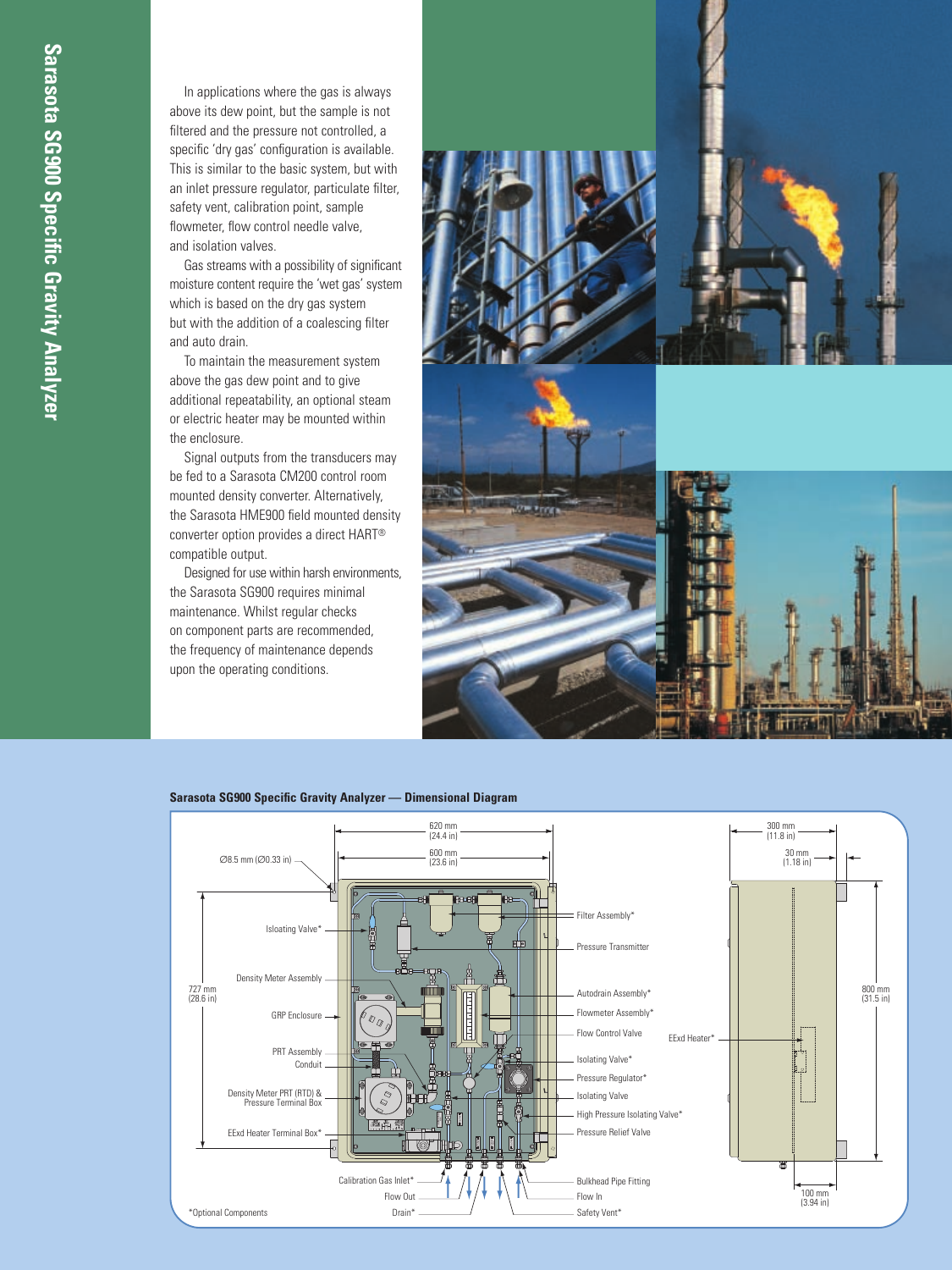

### **Sarasota SG900 Specific Gravity Analyzer with Sarasota HME900 Density Converter — Dimensional Diagram**